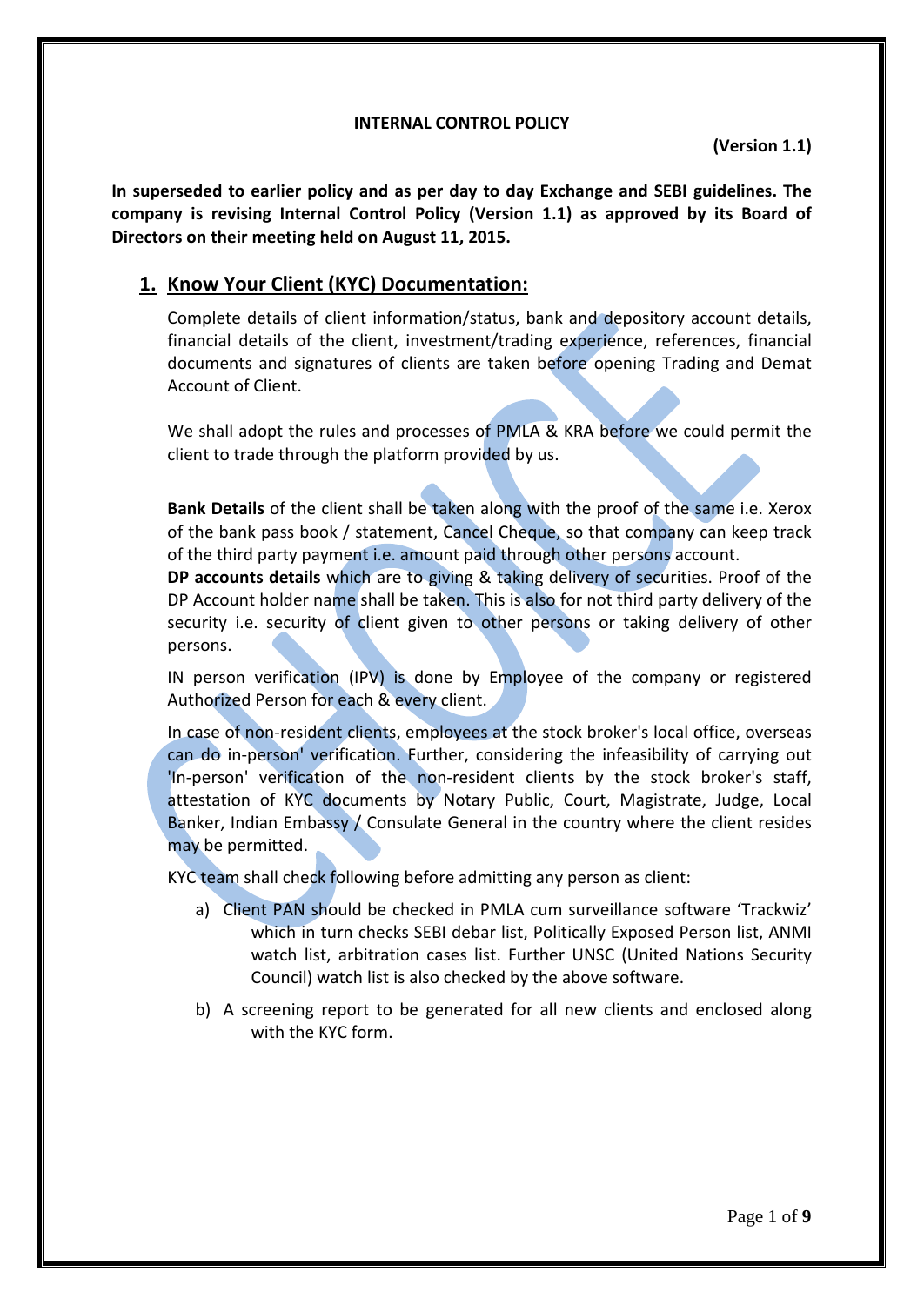## **2. CLIENT DUE DILIGENCE:**

Before a client is registered with us, we assess his financial capacity, we maintain documents such as PAN card copy, verify the same on the website of the Income-Tax, retain the latest IT returns acknowledgement copy/balance sheet (if any) or any such valid document, which expresses the financial stability and soundness of the clients.

Client broker Rights and Obligations will cover all the responsibilities, Rights & Liabilities of client & member and copy of the same is given to the client and also kept on the website.

The client's records shall always be maintained in observance and supervision of the office authorities. The records are kept confidential and inaccessible to outsiders. The client details shall be entered in the back-office software by our employee. Further, a senior person acts like a checker to verify that the details have been properly entered in the back-office software to avoid any issue in the future.

The clients are requested to periodically provide their updated financial details/information that could have changed or requires updation. Any change in address, email id, contact details etc. is entertained on a proper written request.

The UCC is uploaded by the back office and the compliance officer or manager of the Client Registration carried out this activity before any trades are inputted on behalf of the client.

The documents are stored at the office and filled properly for easy retrieval whenever required.

## **3. RISK DISCLOSURE DOCUMENT:**

Trading in securities market involves risks of various nature. Clients need to be educated and informed about the risks involved and the company as a policy will issue the RDD to all its clients and copy of the same is given to the client and also kept on the website.

## **4. ORDER ACCEPTANCE AND EXECUTION:**

The orders from the client's shall be promptly executed by the dealers after due verifications and the oral confirmation of the placement of the orders shall be immediately provided to the clients. Orders are generally received through telephone, fax or personally by clients in the office premises only. Receipts of orders are maintained in log system of NEAT/BOLT/ODIN terminals. Order placed by clients through us are recorded through recorded line by HO and selected branches and we are maintaining logs for the same.

Upon execution of a valid order, the dealers confirm the trades with the clients so as to avoid any future dispute. The company has restricted the access to the dealing office only to the authorised persons, who execute trade on behalf of the clients.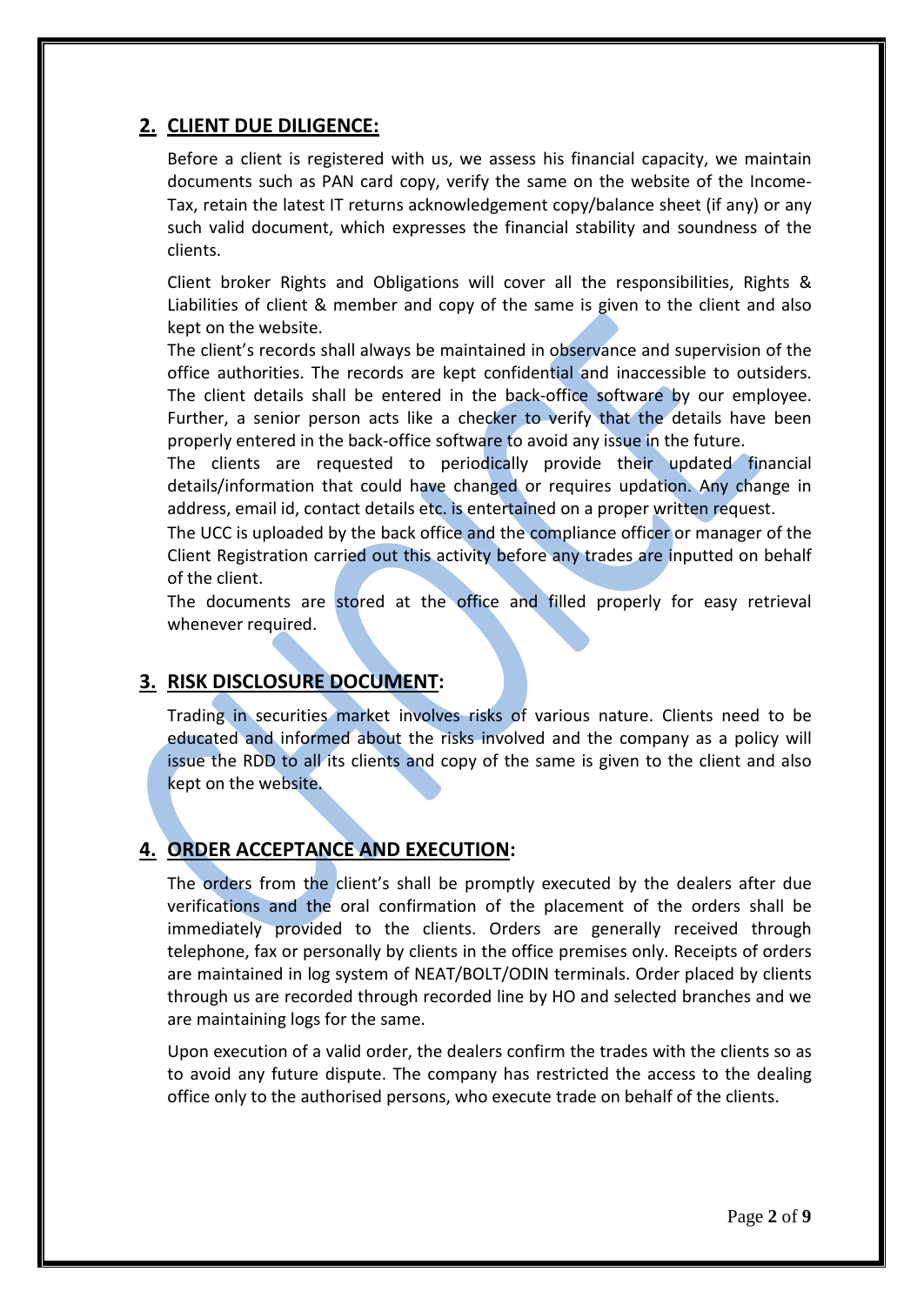After market hours, the dealer/back office team informs the client about the orders placed and executed on behalf of the clients, and also towards their obligation of pay-in of funds and securities for that particular day.

### **5. CLIENT CODE MODIFICATION:**

Client Code Modification means modification / change of the client codes after execution of trades. Stock Exchanges provide a facility to modify any client code after the trade has been executed to rectify any error or wrong data entry done by the dealers at the time of punching orders. However, such Client Code modification is subject to certain guidelines as to the time limit within which the client code modification is to be carried out, terminal / system on which such modifications can be done etc. The facility is mainly to provide a system for modification of client codes in case genuine errors in punching / placing the orders. It is to be used as an exception and not a routine. To prevent misuse of the facility Stock Exchanges levy penalty / fine for all non-institutional client code modifications.

Client Code Modifications carried out  $/$  to be carried out in any of the client accounts controlled by HO, subject to the guidelines issued by the SEBI / Stock Exchanges from time to time, in any segment of any exchange for which Choice Equity Broking Private Limited is a member broker.

"Error Trades" means the trades which will be modified / to be modified / allowed, to be modified subject to guidelines of the SEBI / Stock Exchanges and this policy. The facility for Client Code Modification can be used only in case of Error Trade. The Client Code Modification shall be carried out only on the designated system and / or as per the process as may be prescribed by SEBI / Stock Exchange. Any Client Code Modification shall, subject to compliance of this policy, be carried out by RMS at HO of all the Error Trades happened in Capital Market Segment of NSE, BSE and MCX-SX.

The penalty or fine, if any, levied on Company for any wrong trade occurred due to any miscommunication from the client / authorized representative of the client shall be borne by the client.

## **6. BANK ACCOUNTS:**

Client Bank Account will be used only for the purpose of receiving and paying funds from the clients. For the payments of expenses the business account will be used. Fund Transfers between all the bank accounts will be allowed as per requirements.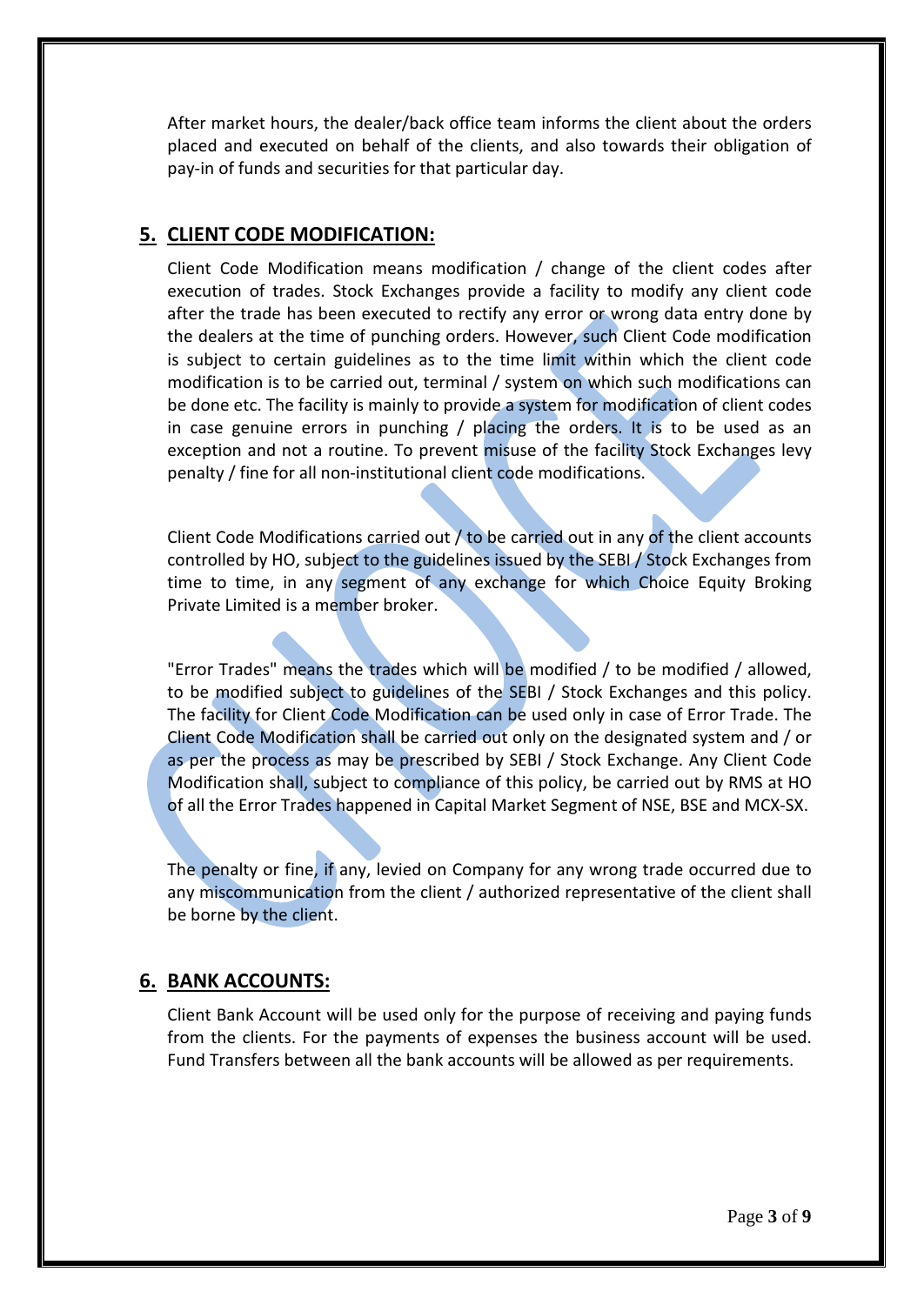## **7. RECEIPT FROM & PAYMENTS TO THE CLIENTS:**

The cheques from the clients will only be accepted from the accounts for which the client has submitted the proof to the company. In case of any receipt from the accounts for which the proof is not available the same will be demanded from the clients. All cheque bouncing to be viewed seriously and client to be warned. Payments for the payouts will only be made to the clients and not to any third party.

## **8. DEMAT ACCOUNTS & EXECUTION OF POA:**

The company will maintain client's securities in a designated account called the Beneficiary Accounts. The securities of the company will be kept in a separate demat account termed as Own DP Account. The clients and own securities will not be mixed with each other. The Company accepts a limited purpose POA from the clients who intend to give the same in favour of the company for the purpose of pay-in, pay-out and margin purpose of the securities. The POA is only accepted from the client after proper execution and registration into the system. Further, it is only operated for the above purpose and is operated only by the authorized official of the company.

### **9. Collection of securities:**

The company shall ensure that clients are delivering the shares from their own account and all the deliveries to/from the clients correspond with the details provided by the client with their registration. The statement should be checked with the securities obligation of the clients. Any third party delivery from the clients should not be delivered to Clearing house. No credit to clients should be given even though shares received from third party has been delivered to clearing house due to any technical reasons beyond management's control. If client provides sufficient written proof of ownership of such account/share, and/or a no claim letter received from third party than after updating client database, client may be given effect of the same. The reports provided by Exchange should be used to check whether there is any short pay-in/ out of securities to/from Clearing house.

### **10. Delivery of Securities:**

The instruction slip for shares delivery from the Pool account to client or delivery from the Clearing house should be signed by Authorised Person of the Company. Pay out of shares shall be given to clients only when they have clear credit balance in their ledger account or in case of specific approval for the same. Shares of clients having debit balance will be kept with the company as hold back margin unless otherwise approved. The hold back margin account will be reviewed once in a week i.e. on Saturday and shares will be credited to the accounts of the client if they have clear balance during the time of periodic review. In case shares are sold which are lying in our hold back margin a Demat charges of Rs10 per script will be debited to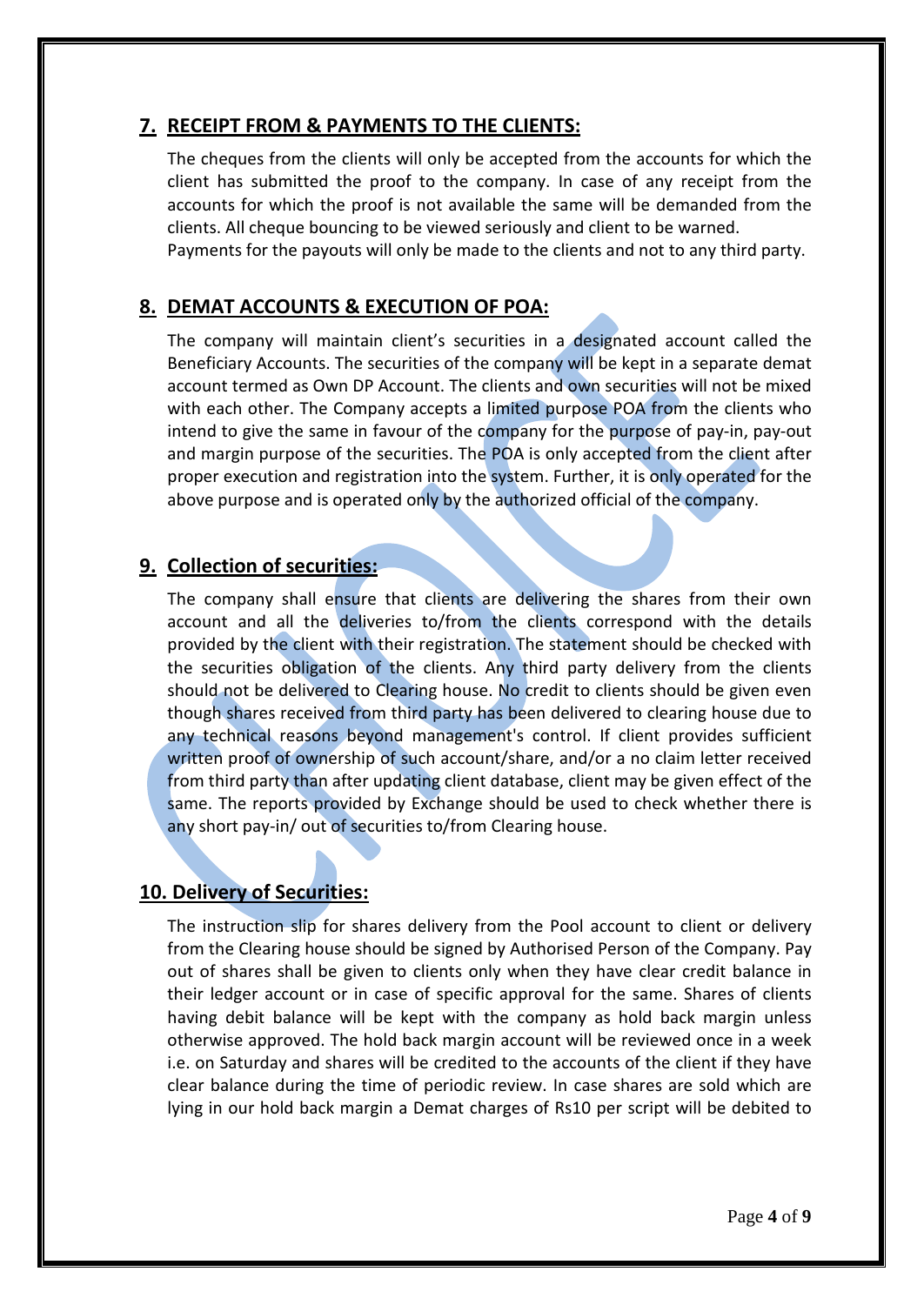the client's ledger account. Similarly in case of Inter-settlement Demat charges of Rs10/- per script would be debited.

### **11. RECEIPT AND DELIVERY OF SHARES:**

The shares from the clients will only be accepted from the accounts for which the client has submitted the demat proof to the company. In case of any receipt from the accounts for which the proof is not available the same will be demanded from the clients. Third party delivery will only be accepted under remote cases after taking due authorization from both the person i.e Delivery sender and receiver. Credit/transfer of the Dividend and corporate actions are made within the reasonable time for this purpose in the account of the clients.

Shares Delivery for the payouts will only be made to the clients and not to any third party. We transfer the payout of shares to the client's demat accounts only, however if client has not paid the due amount then we hold the securities in beneficiary account and deliver the same when client make the payment and requested for the transfer of the shares in his Demat Account.

#### **12. SHORTAGES:**

In case of Exchange Shortages the settlement mechanism of the Exchanges shall be strictly adhered to. In case of internal shortages in any scrip in the same settlement where both buyer & seller are clients of CHOICE and seller does not deliver the shares for his payin. The short delivering client is provisionally debited by an amount equivalent to 125% of the rate at which the stock was sold by the client. The securities delivered short are purchased from the market on T+2 day which is the auction day of the exchange and the purchase consideration is debited to the short delivering client along the reversal entry of provisional amount debited earlier.

If securities cannot be purchased from market due to any force majure condition then all shortages not bought-in are deemed to be closed out and short delivering client is debited as per exchange procedure.

### **13. CONTRACT NOTES:**

Upon execution of trades, contracts are generated centrally at our corporate office only. We have a fully secured mechanism for electronic contract notes. We use email/Software for sending Electronic Contract Notes (ECNs). We have adopted all the rules and regulations notified by the exchange and SEBI. ECNs are sent only to clients, who have consented to receive them In case of a bounced mail notified by our software, we do send them a physical contract note, and get their acknowledgement receipt. We maintain a complete log report of ECN in the prescribed format given by the exchange. We also see to it that the ECN consent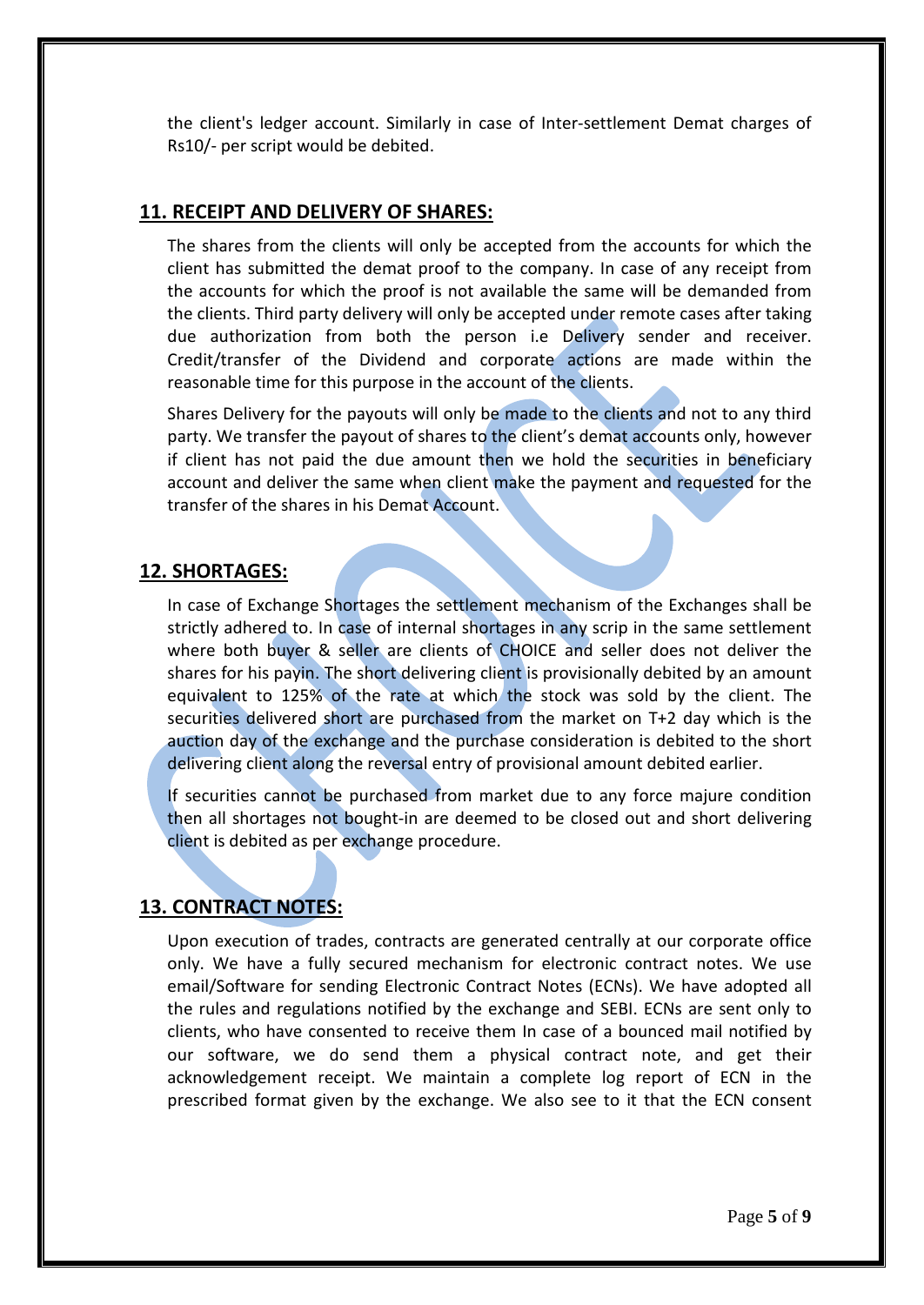letter is signed only by the client. All ECNs are sent digitally signed, encrypted, nontamperable and in accordance with the provisions of IT Act, 2000. And that where the ECN is sent through email attachment, the attached file is secured with digital signature, encrypted and non-tamperable.

Acknowledgements of emails are being retained in the soft form. We have provided an access to their ECNs through our website- **www.choiceindia.com** wherein the clients can access them by using proper user ids and passwords. Similar care has been taken while sending daily margin statement. Contract notes are sent to the client at the end of the day, or within 24 hours in case of any system problem.

### **14.STATEMENT OF ACCOUNTS:**

The statement of accounts will be sent to the clients on a quarterly basis within one month of the end of the relevant quarter, as it will help avoid discrepancies in future. Quarterly statements of accounts are sent to the clients in electronic/physical formats and duly acknowledged copies are maintained with us. In case of running account authorization, we do send them the account statement, after settlement, as per their consent on a monthly or a quarterly basis, along with an explanation on retaining the funds/securities. Acknowledgements of emails sent are being retained in the soft form.

#### **15.RECEIPTS OF FUND & MARGIN:**

In case of Capital Market segment the margin will normally not be levied under normal circumstances but the company may collect the Margins depending on the Market Scenario and Client Profile.

In case of F&O Initial margin is collected on an upfront basis from all the clients (in the form of cheque or shares or FDR), as calculated by clearing corporation on client wise portfolio, based on SPAN and Additional Exposure Margin is debited and collected from client account and reporting to the Exchange on daily basis. We are intimating our client about margin on emails as per the guidelines of the Exchange and keeping the proof for the same.

If need the company may collect additional margins for the safety depending on the Market Scenario and Client Profile. Monitoring of client's debit balances/ obligations, and appropriate collection therein is done on a daily basis. The Clients having debit balances shall be promptly followed up for collection of the outstanding balances.

The Client shall also be furnished with a copy of the daily margin status which shall give the details of the Funds and pledged Shares of the Client with the company, the applicable margins on the clients' positions and the net amount receivable or payable from the client on a particular day.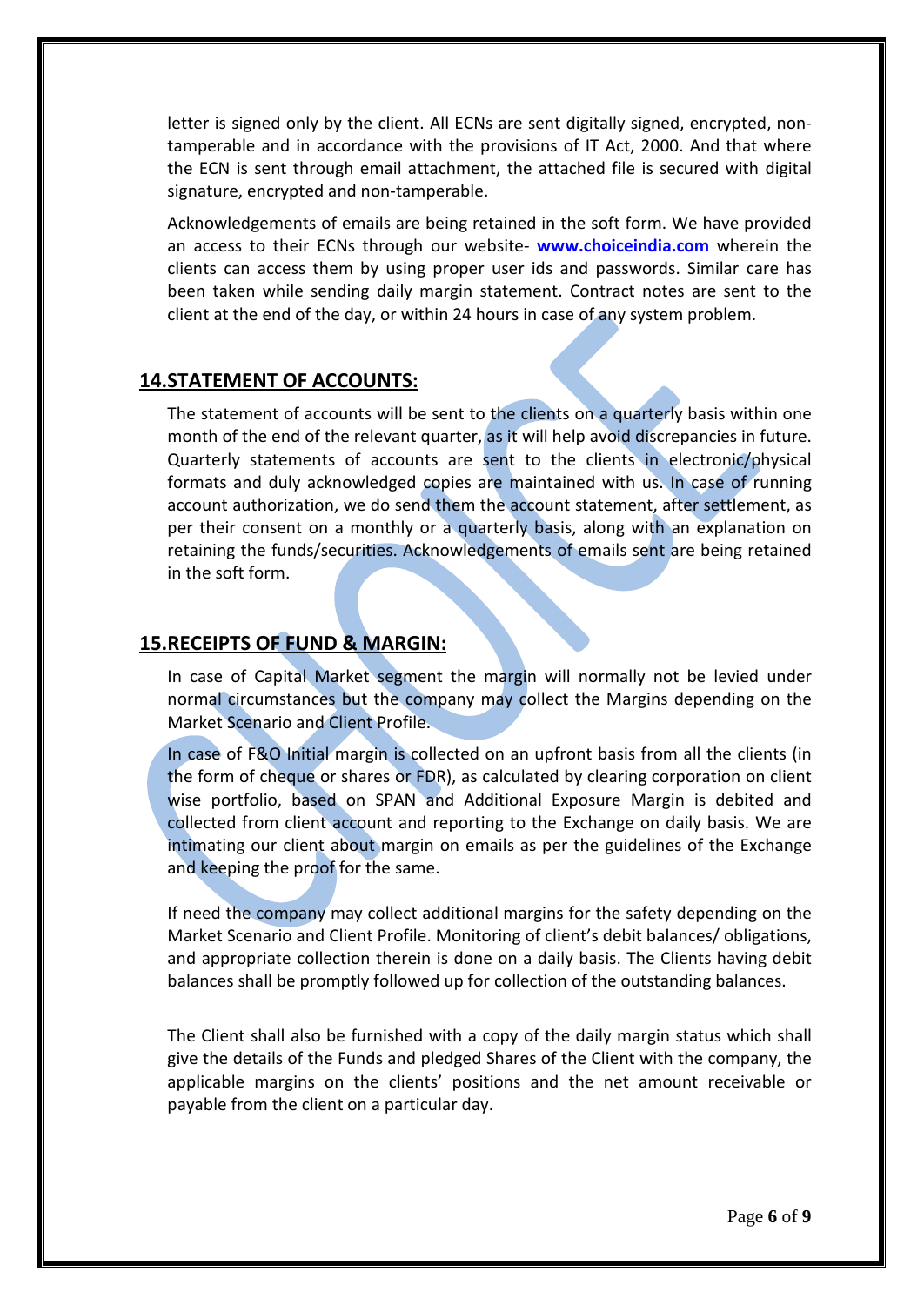## **16.PRE-FUNDED INSTRUMENTS AND ELECTRONIC FUND TRANSFER:**

If the aggregate value of Pre-funded instruments is Rs. 50,000/- (Rupees Fifty Thousand Only) or more, per day per client, we may accept the instruments only if the same are accompanied by the name of the bank account holder and number of the bank account debited for the purpose, duly certified by the issuing bank. The mode of certification may include the following:

- 1. Certificate from the issuing bank on its letterhead or on a plain paper with the seal of the issuing bank.
- 2. Certified copy of the requisition slip (portion which is retained by the bank) to issue the instrument.
- 3. Certified copy of the passbook / bank statement for the account debited to issue the instrument.
- 4. Authentication of the bank account number debited and name of the account holder by the issuing bank on the reverse of the instrument.

We also maintain an audit trail of the funds received through electronic funds transfer to ensure that the funds are received from their clients only.

## **17.TRADING TERMINALS (ALLOTMENT AND SURRENDER):**

The trading terminals shall be providing to the dealers who are appointed by the Company or its registered Authorised Persons. The Exchange requirements for the allotment of terminals shall be strictly adhered to while allotment of terminals. The users shall be adequately qualified and comply with the Exchange requirements and shall be not allow anyone else to use the terminal allotted to him.

The terminal shall not be shifted from one location to another without the express permission of the Head Office.

The Users whose certificates have expired shall either give exam to extend their certificate validity or attend CPE training or surrender the User ID.

In case of any closure of Branch or Authorised Person/Sub-broker, all the user IDs allotted to that location shall be surrendered.

# **18.OPENING AND CLOSING OF BRANCHES AND SUB-BROKERS/AUTHORIZED PERSONS:**

The Company has branches based on the potential of business in that area by appointing a capable branch manager. We have a centralized system for the back office and accounting procedures. The branches are under direct control of the management.

Sub-brokers / AP will be appointed after taking into account the level of knowledge,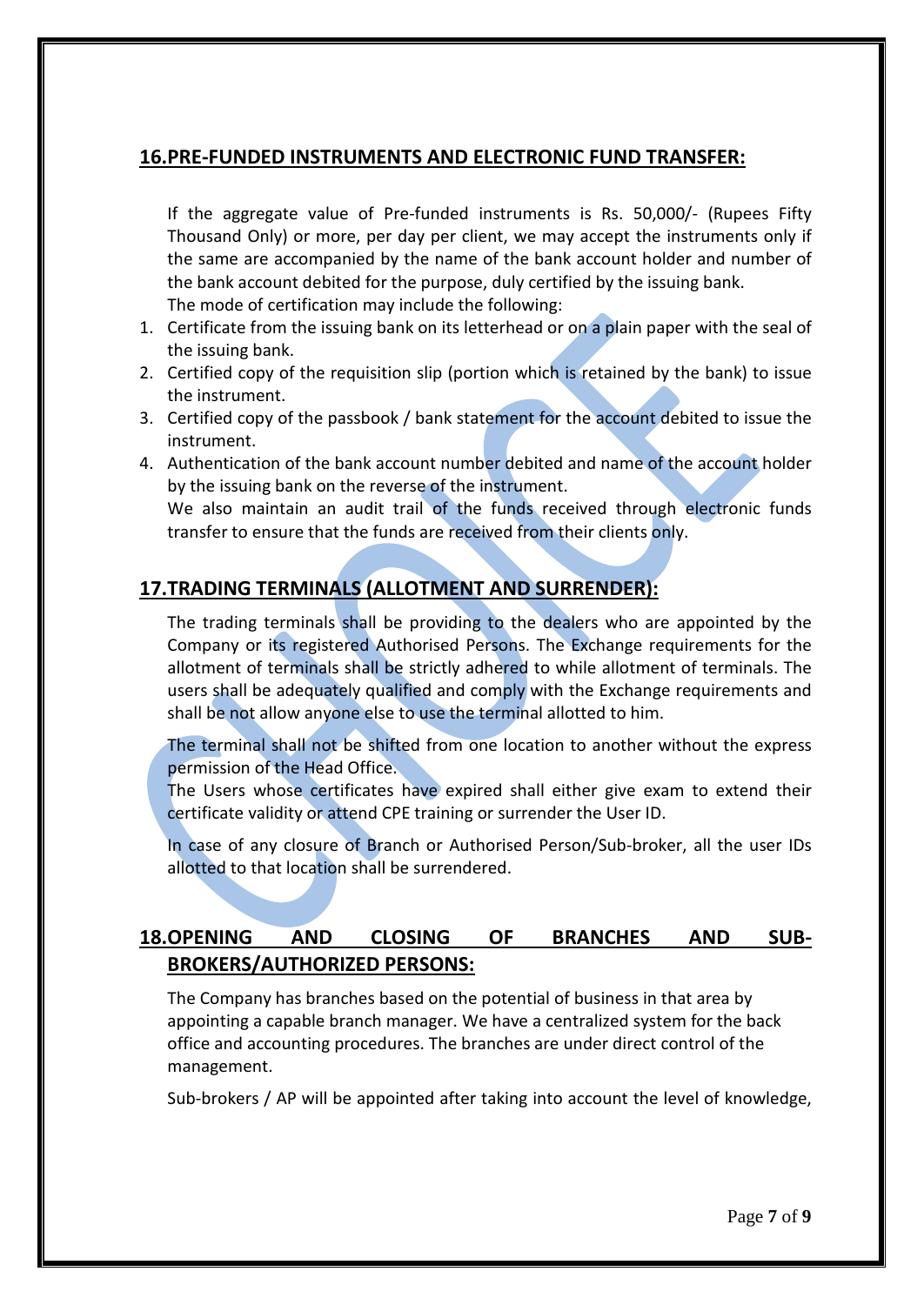experience and capability of the person to service the clients.

In case any branch or sub-broker/authorised person is to be discontinued then the clients shall be given 30 days notice and will be provided with alternate location, wherefrom they will be allowed to execute the transactions.

## **19.CLOSING OF ACCOUNTS / DORMANT ACCOUNT:**

The Clients account shall be closed upon specific request from the client. The closure shall be effective only after a period of one month has elapsed from the date of application / intimation or the date of settlement of account whichever is later. Settlement of account shall mean that there is no outstanding balance of shares or funds in the books of the client and the company and the same is confirmed by the client. The date of confirmation shall be the effective date of settlement.

The Stock Broker may, at its absolute discretion, decide to deregister a particular client. The illustrative circumstances, under which The Stock Broker may deregister client, are given below:

Such client's name appears in the UN list of prohibiting entities or SEBI debarred list. SEBI or any other regulatory body has passed an order against such client, prohibiting or suspending such client from participating in the securities market or has levied any penalty on the client. If a client is charged for or convicted for violation of any law, rule, regulation, guideline by any Exchange, Depository, Self-Regulated Organization, Regulator, Judicial body or Quasi-Judicial body. If the actions of the client are such that create grounds for suspicion or are prima facie illegal or improper or may appear to disturb the normal functioning of the market or appear to be manipulative or deceptive in nature, either alone or in conjunction with others.

Client account will be considered as inactive if the client does not transact / trade for a period of six month. Proper verification shall be done before trade or any Demat transaction for the Clients who has not traded/ not transacted in Demat Accounts since last 6 months.

## **20.INVESTOR GRIEVANCES:**

We make all the necessary information available to the investors. The investors have complete liberty to convey their grievances, if any to the company, and we are always ready to solve the same at the earliest. We have maintained a register of all the complaints for the same, and the compliance officer of the company monitors the complaints and redressals on a regular basis.

As per the norms of SEBI, we have a separate team for the redressal of the investor grievances. The clients can email us all their complaints at our email id: [ig@choiceindia.com.](mailto:ig@choiceindia.com) The said email id is mentioned in the Client Registration Form and also on our website in order to inform the same to the client.